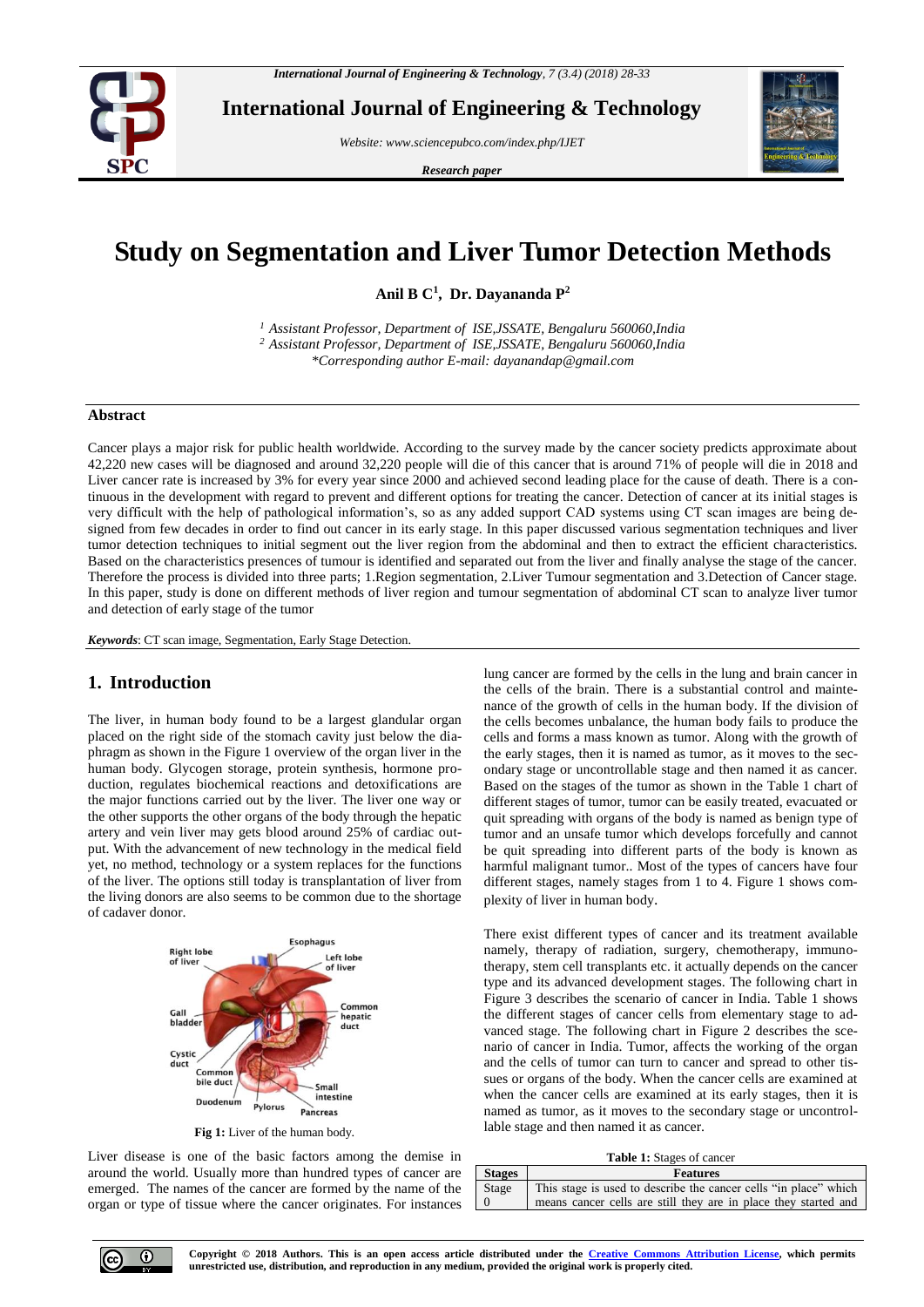|       | have not spread to other parts, this stage can be treated easily by<br>removing an entire tumor with surgery. |
|-------|---------------------------------------------------------------------------------------------------------------|
| Stage | This stage is small cancer stage not grown deeply in to other                                                 |
|       | tissues it is called as early stage cancer.                                                                   |
| Stage | These stage indicate tumors that are bigger and developed deep-                                               |
| 2 & 3 | ly into tissues, but not to other parts of body.                                                              |
| Stage | It is also called as metastatic or advanced stage here other or-                                              |
|       | gans or parts of body are affected by cancer cells.                                                           |

In the course of the last few years, image processing innovations refinements have significantly widened the field of medical. Image processing analysis now gives much clearer and more precise pictures of tissues and organs. Imaging innovation as of now had lifesaving rescue impacts on capacity to recognize malignancy early and all the more precisely analyze the affected cells.

Computer axial tomography is a technique to produce images of body in different angles and in later stages CT scan uses processing techniques to extract image in different views especially in cross section of organs and different body tissues,

The following chart in Figure 2 describes the scenario of cancer in India.



**Fig 2:** Chart of Year wise total cancer prevalence in India

These CT images consist of some different kind of soft tissues and many other structures that cannot be obtained through X-rays. By using these images doctors can easily diagnose the type of cell whether it is a malicious or normal cell. It is regularly elusive cancer cell of liver in beginning times as signs and indications frequently don't show up until the point that it is in its development stages.

Tumors of extensive size can be effectively identified by a few imaging procedures. Little liver tumors are difficult to identify by physical examination on the grounds that the vast majority of the liver is covered by rib cage's right side. By the time we identify the tumor, it might already be quite grown larger in size. But late detection does not save lives. In order to improve survival rate, liver cancer has to be detected in an early stage. When the tumor appears to be smaller in dimension and lesser marked features makes the task of identification of tumor is very tough task, but in order to provide best treatment accurate identification of location, size and borders type of tumors are important. So in this paper discussed about major segmentation techniques, Classification techniques and tumor detection techniques The remaining contents of this paper are prepared as follows: Following Section gives the major techniques that have been studied as part of the literature survey. Finally, we conclude our study in Section III followed by the references.

# **Segmentation and Liver Tumor Detection**

In this section, we are presenting survey on Liver segmentation and tumor detection from CT scan images to analyze segmentation methods for liver region segmentation. The key objective is to highlight advantages and limitations of these methods. There are different techniques of segmentation and detection.

### **2**. **Segmentation**

Segmentation is characterized as the methodology of dividing a image into a different regions which are not overlap, segmentation is a advanced milestone in the medical field and it is a principal concept for identification and analysis in the technique of image processing. The efficient and accurate segmentation and its results provides important data for clinical surgical. Different techniques have been proposed which mainly includes watershed segmentation, fuzzy cluster method ,region-growing method, thresholding method, etc..

Wu et.al [01] has developed an automatic approach using CT scan image for delineation of liver using supervoxel based on graph cuts approach. Using thresholding and maximum intensity projection the volume of liver region is identified and extracted using a morphological operations and histogram adaptive thresholding method. The liver supervoxels is produced by simple linear iterative clustering (SLIC) method, where for seed selections largest liver slice is used for both foreground/background seeds and then for VOI supervoxels graph cuts algorithm is used. In the end abdominal CT experiment pictures are used to analyse the efficiency and accuracy of the advanced set of rules performed experimental outcomes shows that the presented novel technique can correctly come across the different regions of liver with processing time. Bing et.al [02] has set up a model called unified level set model by integrating the information obtained by the CT liver image like image gradient, region competition for segmenting the liver region. Liver tumor and its probabilistic distribution is found through unsupervised fuzzy clustering, clustering or statistical analysis, learning the probabilistic distribution the function for object indication is increased by defining the directional balloon force and regulate region competition.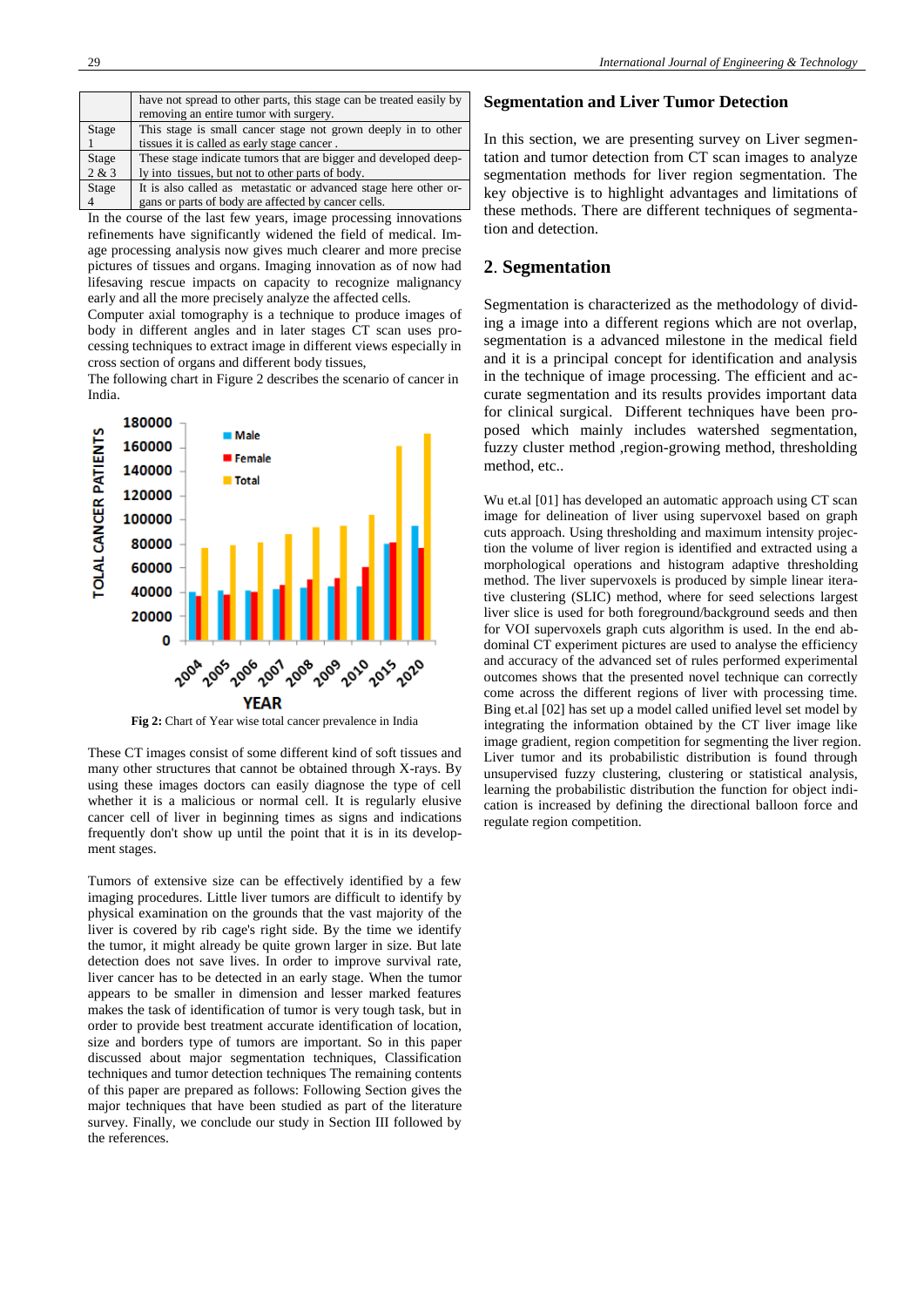

**Fig 3:** Architecture of Liver region segmentation tumor and tumor stage detection

Duda et.al [03] has considered three slices of liver images at the same location taken at mainly three different sequence of acquisition namely arterial, without contrast and stage of propagation. According to their approach initially, from each slice the texture features are extracted and concatenated into single multiphase vector which forms a triplet of textures. The work is focused on identifying most relevant features by recursive process, unstable and dependent features are removed at iteration and with the remaining features a small sub-set is selected with best suitable for accurate classification. The entire process is carried out with nine different extraction methods, 61 features are selected at each three slices of acquisition which forms 1511 texture triplets are formed. Finally a semi-automatic CAD system is designed to help in diagnosing the disease called depatic from dynamic contrast-enhanced CT scan images. Kumar et.al [04] has developed a design and implementation for CAD systems, mainly includes liver Segment and tumor, feature extraction and an ANN classifier to classify the liver haemangioma tumor and hematoma. Using morphological processing, adaptive threshold detection the liver is segmented from the CT scan and tumor region is suspected and extracted with the help of FCM clustering. The texture features is extracted using Fast Discrete Curve let Transform. The experimental results gives that classification accuracy obtained using wavelet based feature extraction is not higher than the FDCT method.

Alyaa et.al [05] has developed a method for 2D liver segmentation using a hybrid method, by combining the modified kMean, statistical structure and its derived first order features which are applied to the liver image to extract liver boundary and then further for classifying the liver diseases. The accuracy obtained through segmentation approach is carried out by extracting the statistical properties like Variance, Standard deviation and Mean; Skewness, Kurtosis, Entropy and Energy are calculated for liver tumor, which helps in the diagnosis of the type of tumor that was harmful or harmless. The proposed framework can be connected with a specific end goal to decide the development of tumor before it is noticeable to the human eye. Sheetal et.al [06] has presented a method for segmenting a liver cancer region by analyzing CT images. The system includes three stages: 1. Pre-processing to enhance the quality of image and done by applying median filters. 2. Applying region growing method for segmenting where uses the postulate namely: neighboring pixels within one region share similar values, i.e., we can compare each pixel with the other neighbor pixel and by comparing with certain criteria; the pixel which satisfies forms the same group or region of class. The hybrid techniques called by combining the boundary and the region criteria has been implemented. Finally the segmented out region is used for analyzing the detection of cancer. The proposed method finds the cancerous region accurately through the experiments carried out.

M. Obayya et.al [07] has explained the method by developing two-stage algorithm, first by using a set of different pre-processing steps such as boundary extraction algorithms filtering and threshold , followed by applying FCM clustering method to separate out the liver from the affected region of the liver for further process. The output of segmentation method forms a cluster with detected pixels into 3 different group of clusters called background, liver and suspicious regions pixels. Later by applying any intelligent method can identify the severity of the detected suspicious region, and also to identify the type of the infection. Jianhua Liu et.al [08] has combined different methods in order to achieve effective segmentation like, region merging approach, edge detection and the watershed algorithm. A well defined method has been followed: a. Image by applying: gray-scale image conversion, Sobel operator to find the incline image, and then applying OTSU method to find out the threshold value. By using Thresholding small areas can be eliminated. b. Vincent's algorithm is used to divide the image obtained from first step. c. By calculating the average gray-scale criteria of regions which are adjacent and average gray-scale and segmented regions are merged. This approach solves the problems of over-segmentation, as a result finally obtains closer, continuous and more accurate lesion region contour.

Moghbel et.al [09] has described a new automatic hybrid segmentation approach by combining cuckoo optimization and fuzzy cmeans algorithm with random walker's algorithm. The approach has been proved a higher accuracy with other algorithms. Segmentation method is applied on publicly valid medical datasets with varying contrast and enhancements and as an advantage the method has lower error in determining the tumor compared with manual segmentation. Therefore their method can be replaced with other segmentation methods. Singh et.al [10] has applied k-means and Ant Colony Optimization methods for liver segmentation. Ant Colony Optimization is an search algorithm inspired by characteristics of real ants and it is a famous tool for minimization of cost functions and it is used to overcome the drawback of kclustering technique. The different Quantitative analysis is performed based on the accuracy and specificity. Table 1 shows the survey made on different segmentation algorithm. Xuechen et.al [11] has presents a completely semi automated division strategy for liver CT examines utilizing level set and fuzzy c-mean grouping. In the beginning step, the difference of unique picture is upgraded to make limits clearer; further in second step, a fuzzy cmean spatial grouping joining with anatomical earlier information is utilized to separate liver area consequently finally, a separation regularized level set is utilized for process of removing impurities; at last, morphological operations are utilized as post-handling. T trial result demonstrates that strategy can accomplish specificity and high precision.

# **3. Liver Tumor Detection**

Tumor detection is crucial for increasing the early detection of tumors and to increase chances of survival in cancer patients.

Current developments in medical image processing have enabled the acquisition of high-definition Computer axial tomography images and thus it helps doctors to recognize both tiny and large tumors by inspection through eyes. Megha et.al [13] has proposed an automated liver segmentation method and tumor by extraction suitable features and finally classifies the tumor as benign tumor or malignant tumor. Initially with the help of Gaussian filter the noise is removed, then by using region growing method segmenting of liver is done and future performs morphological operations as post-processing. Features called shape and texture feature namely GLCM and Contour Signature method are used to classify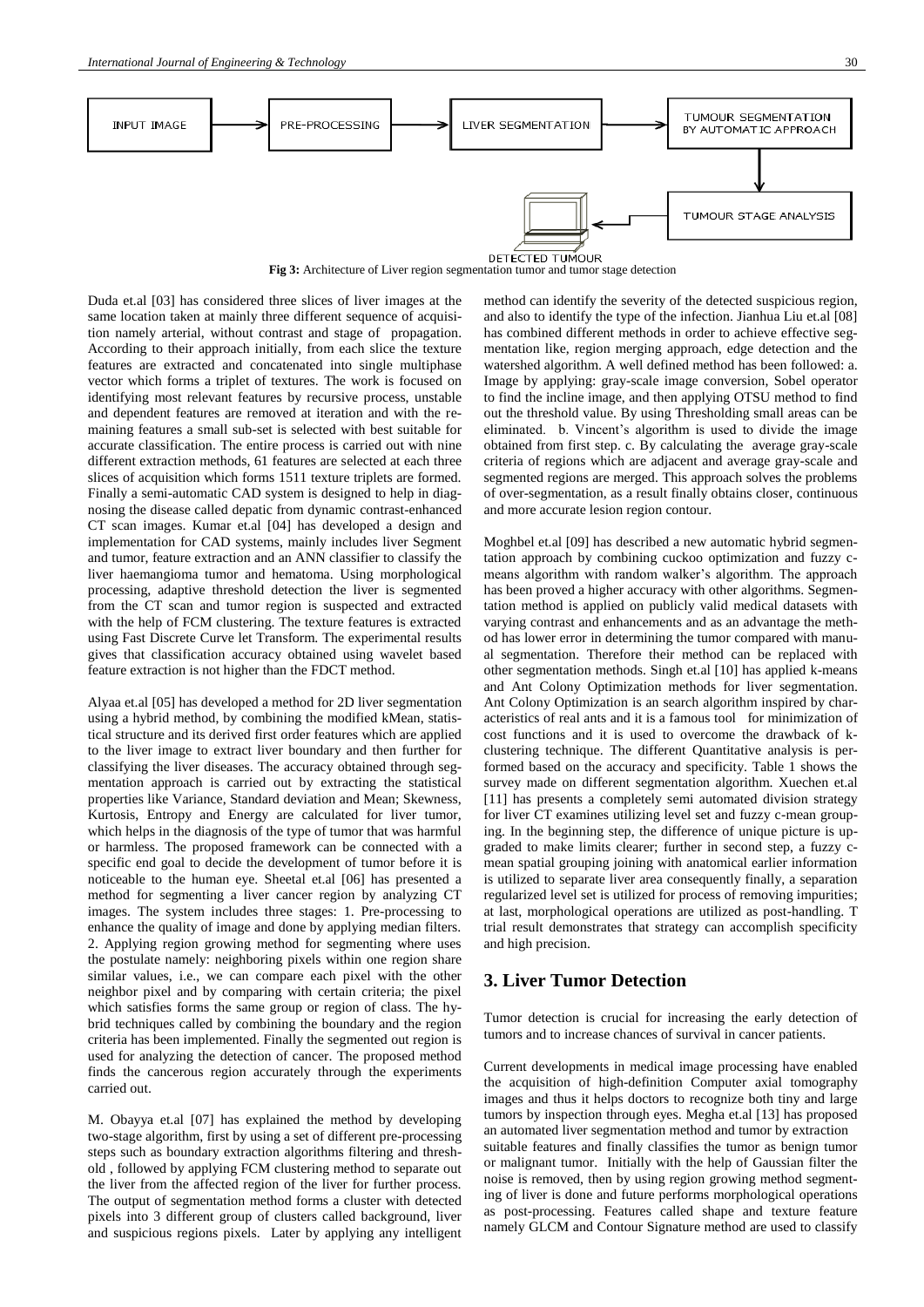the tumor. Table 2 gives comparative analysis for various Segmentation Techniques and table 3 shows different Classification of tumor techniques.

| <b>Title</b>                                                                                                                                                                   | Year | <b>radic 2.</b> But ve $\theta$ on begind that the rectangues<br><b>Method Used</b>                                                                                                     | <b>Result</b>                                                  | <b>Limitation</b>                                                                                                                              |
|--------------------------------------------------------------------------------------------------------------------------------------------------------------------------------|------|-----------------------------------------------------------------------------------------------------------------------------------------------------------------------------------------|----------------------------------------------------------------|------------------------------------------------------------------------------------------------------------------------------------------------|
| Automatic segmentation of liver tu-<br>mours from multiphase contrast-<br>enhanced CT images based on FCNs<br>[29]                                                             | 2017 | MC-FCN<br>(Multi channel fully convolutional<br>network)                                                                                                                                | Accuracy<br>$(92\%)$ is better<br>than FCN                     | Complexity is more,<br>Dataset size only<br>58                                                                                                 |
| Automatic 3D Liver Location and Seg-<br>mentation via Convolutional Neural<br>Network and Graph Cut [30]                                                                       | 2017 | 3D CNN                                                                                                                                                                                  | Accuracy 91%<br>Automatic without<br>any user interac-<br>tion | Limited datasets(40)                                                                                                                           |
| Comparative Study of Different Tech-<br>niques Used for medical image Segmen-<br>tation of Liver from Abdominal CT<br>Scan[28]                                                 | 2016 | Connected component algorithm                                                                                                                                                           | More accurate                                                  | It gives good segmentation re-<br>sults. further improvement is<br>done by FCM                                                                 |
| Automated Segmentation of Suspicious<br>Regions in Liver CT using FCM [7]                                                                                                      | 2015 | FCM, Region based methods Morpho-<br>logical operations, and                                                                                                                            | Accuracy<br>FCM-93.3%<br>Region based-<br>91.28%               | Lack of intelligent method to<br>specify the severity of the detect-<br>ed suspicious region, and also in<br>specify the type of the infection |
| Optimized Liver Segmentation using<br>Ant Colony Optimization [10]                                                                                                             | 2015 | Ant Colony Optimization, k-means                                                                                                                                                        | Accuracy-94.05%<br>Specificity-95.86                           | Best clustering algorithm is k<br>means, the quality is based on<br>the starting condition and it may<br>converge to local minima              |
| Liver Segmentation from CT Image<br>Using Fuzzy Clustering and Level Set                                                                                                       | 2013 | level set, fuzzy c-mean clustering                                                                                                                                                      | Achieved high<br>accuracy(0.9986)                              | If background is simple it is<br>efficient.                                                                                                    |
| A Computer-Aided Diagnosis of Liver<br>Tumors Based on Multi-Image Texture<br>Analysis of Contrast-Enhanced CT.<br>Selection of the Most Appropriate Tex-<br>ture Features [3] | 2012 | Run Length Matrices Gray Level Differ-<br>ence Matrices, Laws Texture Energy,<br>First Order statistics, Gradient based and<br>adaptive boosting algorithm, Co-<br>Occurrence Matrices. | Accuracy -<br>88.94%.                                          | Depends on the image resolution                                                                                                                |
| Diagnosis of Liver Tumor from CT<br><b>Images Using Fast Discrete Curvelet</b><br>Transform [4]                                                                                | 2011 | FCM clustering FDCT and feed-forward<br>network                                                                                                                                         | Accuracy-93.3%,<br>specificity-96%,<br>sensitivity-90%.        | Number of images was too small<br>and interpret the weights/biases<br>of the neural network is very<br>difficult for normal technicians        |

**Table 2:** Survey on Segmentation Techniques

#### **Table 3:** Survey on Classification of tumor

| Title                                             | Year | <b>Method Used</b>   | <b>Features Used</b>       | Accuracy                                      |  |  |
|---------------------------------------------------|------|----------------------|----------------------------|-----------------------------------------------|--|--|
| Automatic segmentation and automatic seed point   | 2017 | <b>BPN</b>           | Shape borders.             | Database size, Filtering out non object to    |  |  |
| selection of nasopharyngeal carcinoma from        |      |                      | Morphological              | extract the right object (object area, circu- |  |  |
| images using region growing based approach [31]   |      |                      | features                   | larity and the mean of gray scale object)     |  |  |
| Computer-Aided Classification of Liver Lesions    | 2016 | FCM clustering.      | Shape, texture and         | Benign-0.983                                  |  |  |
| from CT Images Based on Multiple ROI [18]         |      | Region growing       | intensity                  | Malignan-0.983                                |  |  |
|                                                   | 2016 | Canny edge detec-    | <b>Texture Feature and</b> | Accuracy-96%                                  |  |  |
| Liver Cancer Identification using Adaptive Neuro- |      | tion. FCM.           | wavelet based              |                                               |  |  |
| Fuzzy Inference System [26]                       |      |                      |                            |                                               |  |  |
| Segmentation and Classification of Tumor in       | 2014 | Region growing,      | Intensity features.        | Accuracy-96%                                  |  |  |
| Computed Tomography Liver Images for Detec-       |      | water-shed algorithm | <b>GLCM</b>                |                                               |  |  |
| tion, Analysis and Preoperative Planning [25]     |      |                      |                            |                                               |  |  |
| A Robust system for Segmentation of primary       | 2013 | Adaptive threshold-  | <b>GLCM</b>                | Accuracy-92.3%.                               |  |  |
| Liver Tumor in CT images [23]                     |      | ing, FCM, Region     |                            |                                               |  |  |
|                                                   |      | Growing              |                            |                                               |  |  |

In order to diagnosis liver tumors Mala et.al [14] studied different techniques to in the neural network and potential role wavelet. The different types of tumors considered are haemangioma, hepatoadenoma ,hepatocellular carcinoma and cholangio carcinoma. Haemamgioma is a harmless lymph non cancerous cell and it is abnormal growth of blood vessels, hepatoadenoma is an harmful benign liver, hepatocellular carcinoma is an popular liver cancer cell found in mainly adults, cholangio carcinoma is a type of cancer that is formed by mutated epithelial cells and Each of the tumor regions is extracted and the textural features are used to train the Probabilistic Neural in order to differentiate different types of tumors. Jianhua Liu [8] the anatomic morphological processing, adaptive threshold decision, liver knowledge, based on intensity information and are the main methods used for implementation. Fuzzy C Means Clustering (FCM) is used for tumor region is extraction and then for extracted tumor region to get Vertical, Diagonal and Horizontal image details. Biorthogonal wavelet transform is applied. For these Vertical, Horizontal and Diagonal details of images SGLDM is developed and finally order co occurrence or statistical features is extracted.S. S. Kumar et.al [15] has determined a (CAD) computer-aided diagnostic system for diagnosing harmless and harmful liver tumors. By using morphological processing and adaptive threshold liver tumor is segmented, from the affected parts of the tumor region features are automatically extracted using the textural features and FCM.By increasing number of samples performance can be increased this system can be used further to identify the other liver disease. Vincey et.al [16] has explained the CAD for early phase from the chest CT images. A novel approach for CT images segmentation has been discussed. This paper explains by considering 2-D CT images. This work was done out in 4 stages. In the beginning stage, liver image features skill sets were developed and in the next stage is noise reduction is done. In the next stage it is related to the liver is segmented to extract ROI features by using algorithm like region growing approach. In final stage it extraction of the corresponding liver nodule is done. In this research paper 2-D images result analysis is done. So detection of Liver Cancer cells at early stage can be possible and then risk is reduced.

In the beginning stage of cancer cells proper radiotherapy treatment is given for Liver Cancer patients. Divya et.al [17] has instructed for the classification of different liver images in order to detect the stages with the help of unsupervised classifier and abnormal detection through spatial Fuzzy clustering algorithm. Here probabilistic neural network with radial basis function will be used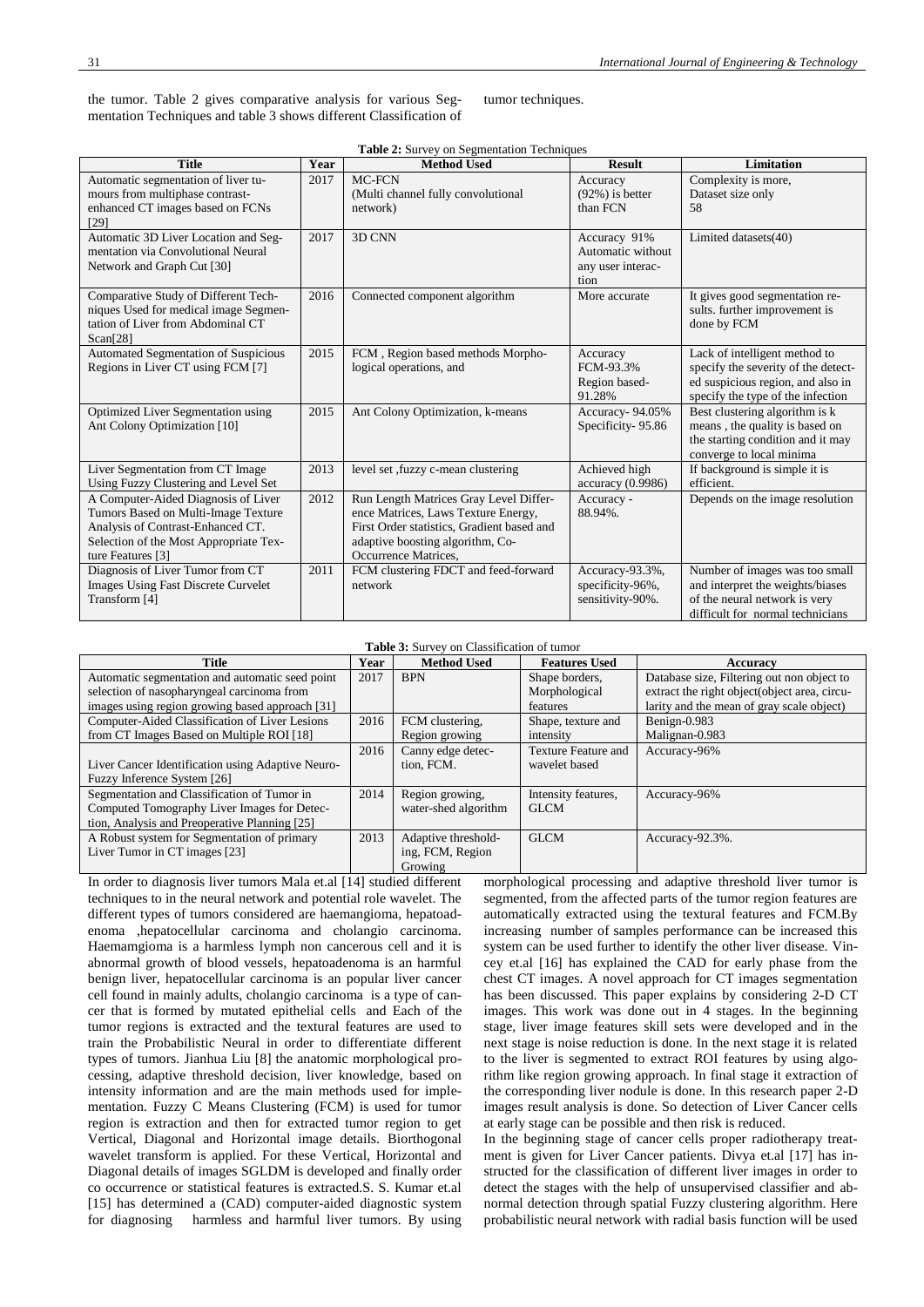for Stage classification. Spatial Fuzzy C-Mean clustering algorithm is applied for segmentation and neural network is used for classifying the different phases of liver tumor into, malignant, benign or normal cell. This research paper gives the more accurate result by using Fuzzy based segmentation technique, clustering

methods in all different cases and reliable than thresholding. Data processing techniques with image and Probabilistic Neural Network were used to implement a semi automated Tumor classifications.

Decision making was done in two different phases, by using the four level wavelet decomposition, features extraction is done and in next stage using probabilistic neural network (PNN) features are extracted. The PNN provides accurate and fast classification thanother different neural networks techniques.

Hussein Alahmer et.al [19] explained a semi automatic system consists of three different phases; in the initial stage, lesion's detection and liver segmentation is done automatically. In next phase features which are efficient and useful are extracted and in the last stage with the help of the novel contrasting feature difference approach classification is done for liver lesions to identify whether the cell is malignant and benign. Different types of features like texture features, intensity are extracted from both the surrounding normal liver tissue and lesion area,both areas differentiated features is then used as the new lesion descriptors. Liver lesions are classified into malignant or benign by taking training from machine learning classifiers with the help of new lesion descriptors.This proposed approach can overcome the problems of varying ranges of textures between patients, demographics and intensity.

Ali et.al [05] has explained with the help of Multi-Support Vector Machine (Multi-SVM) and semi automated identification and classification of various stages of liver lesions. This research paper method can be utilised to differentiate focal diseases of liver such as Hepatocellular carcinoma, Hemangioma ,Cyst and along with normal liver. differentiation between hepatocellular carcinoma hepatocellular carcinoma ,cysts, hepatocellular carcinoma, , and normal tissue as a supervised learning problem and with the help of Multi-SVM to classify the diseases using histogram based features and Haralick local texture descriptors calculated from Regions Of Interest, as input. ROI selection significantly impact on the classification performances, thus in this paper a semi automatic Regions of interest selection using Fuzzy c-means initialized by level set technique. One-Against-All (OAA) method is used for multi-class classification. Amitha Raj et.al [20] has proposed an automated computer aided identification of liver tumors from CT images. Initially liver is segmented using MRF embedded level set method. It provides robustness to noise and fast segmentation. The shape ambiguities of the segmented liver are found out by shape analysis methods which use training sets are used for correction. From the corrected liver segmentation, with the help of graph cut method hepatic tumors are detected and by using SVM feature extraction is done. Saranya et.al [22] has deal with the detection of liver tumor from CT images. It mainly includes segmentation, detection and calculating the tumor affected area with the help of FCM technique. This technique is used to segment the tumor clearly and gives the shape and size of the tumor. To identify the shape and size of the tumor will help the doctors for give better treatment. Finally PSNR and Entropy values are evaluated with the help of segmented tumor. Implementation of FCM technique and some default tools help to detect the shape of tumor. Finally the tumor part is extracted from CT images and its exact position and shape is determined to calculate the abnormality area. Table 4 shows comparative analysis of accuracy with respect to features in classification for deduction of tumor.



# **4. Conclusion**

Study of several segmentation approaches and tumour classification has been done. In this study, the various segmentation and detection techniques are explained briefly with key objectives and limitations. This paper provides an analysis and description of the different kind of techniques and methods proposed, developed for processing CT scan image of liver. This paper presents various Segmentation techniques applicable to liver region and detection of tumor techniques. Discussed different techniques automate the process of segmentation and helps in the identification of tumors, all these techniques are semi automated so they are faster and easier than the procedures followed by doctor to recognise. By the study it is seen that tremendous work has been done in the field of diagnosing of liver cancer cells, yet at the same time there exists space for more additional work.

| <b>rable +.</b> Burvey on Tunior detection recumques                          |      |                                          |                 |  |  |  |
|-------------------------------------------------------------------------------|------|------------------------------------------|-----------------|--|--|--|
| Title                                                                         | Year | <b>Features</b>                          | <b>Accuracy</b> |  |  |  |
| Computer-Aided Classification of Liver Lesions from CT Image Based on Multi-  | 2016 | Intensity features, Texture features and | 96              |  |  |  |
| ple ROI [19]                                                                  |      | Shape features                           |                 |  |  |  |
| Automated Focal Liver Lesion Staging Classification based on Haralick Texture | 2014 | GLCM based texture features with Mul-    | 95.11%          |  |  |  |
| Features and Multi-SVM. [27]                                                  |      | ti-SVM-88                                | 95.08%          |  |  |  |
|                                                                               |      | 6 histogram features                     | 91.83%          |  |  |  |
| Diagnosis of Liver Tumor from CT Images using Curvelet Transform [4]          | 2010 | Curvelet                                 | Curvelet        |  |  |  |
|                                                                               |      | Wavelet                                  | 94.3%           |  |  |  |
|                                                                               |      |                                          | Wavelet-        |  |  |  |
|                                                                               |      |                                          | 88.6%           |  |  |  |
| Neural Network based Texture Analysis of Liver Tumor from Computed Tomog-     | 2008 | wavelet based texture and PNN classifier | 92%             |  |  |  |
| raphy Images. [26]                                                            |      |                                          |                 |  |  |  |

### **Table 4:** Survey on Tumor detection Techniques

# **5. References**

[1]. Weiwei Wu, Zhuhuang Zhou, Shuicai Wu and Yanhua Zhang, "Automatic Liver Segmentation on Volumetric CT Images Using Supervoxel-Based Graph Cuts", Hindawi Publishing Corporation Computational and Mathematical Methods in Medicine, 2016.

[2]. Bing Nan Li, Chee Kong Chui , Stephen Chang and Sim Heng Ong, "A new unified level set method for semi-automatic liver tumor segmentation on contrast-enhanced CT images", Elsevier ,Expert Systems with Applications, Vol. 39 , pp. 9661 – 9668, 2012.